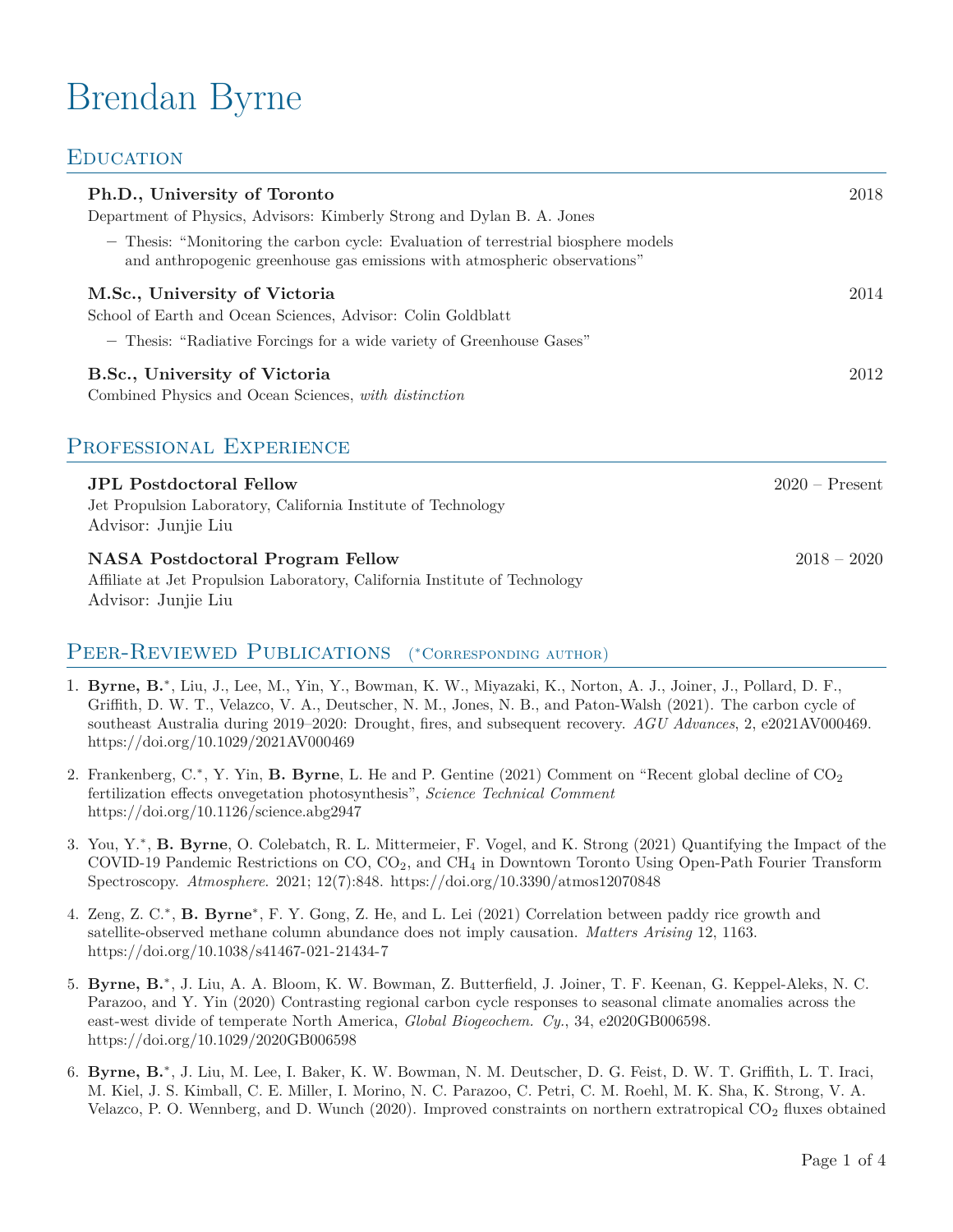by combining surface-based and space-based atmospheric CO<sup>2</sup> measurements. *J. Geophys. Res. Atmos.*, 125, <https://doi.org/10.1029/2019JD032029>

- 7. Yin, Y.*∗* , **B. Byrne***∗* , J. Liu, P. O. Wennberg, K. J. Davis, T. Magney, P. Köhler, L. He, R. Jeyaram, V. Humphrey, T. Gerken, S. Feng, J. P. Digangi, and C. Frankenberg (2020). Cropland carbon uptake delayed and reduced by 2019 Midwest floods. *AGU Advances*, 1, e2019AV000140. <https://doi.org/10.1029/2019AV000140>
- 8. **Byrne, B.***∗* , K. Strong, O. Colebatch, Y. You, D. Wunch, S. Ars, D. B. A. Jones, P. Fogal, R. L. Mittermeier, D. Worthy and D. W. T. Griffith (2020). Monitoring Urban Greenhouse Gases Using Open-Path Fourier Transform Spectroscopy, *Atmosphere-Ocean*, 58(1), 25-45, <https://doi.org/10.1080/07055900.2019.1698407>
- 9. **Byrne, B.**<sup>\*</sup>, D. B. A. Jones, K. Strong, S. M. Polavarapu, A. B. Harper, D. F. Baker, and S. Maksyutov, (2019). On what scales can GOSAT flux inversions constrain anomalies in terrestrial ecosystems?, *Atmos. Chem. Phys.*, 19, 13017-13035, <https://doi.org/10.5194/acp-19-13017-2019.>
- 10. **Byrne, B.***∗* , D. Wunch, D. B. A. Jones, K. Strong, F. Deng, I. Baker, P. Köhler, C. Frankenberg, J. Joiner, V. K. Arora, B. Badawy, A. Harper, T. Warneke, C. Petri, R. Kivi, and C. M. Roehl, (2018) Evaluating GPP and respiration estimates over northern midlatitude ecosystems using solar induced fluorescence and atmospheric CO<sub>2</sub> measurements, *J. Geophys. Res. Biogeo.*, 123, <https://doi.org/10.1029/2018JG004472>
- 11. Polavarapu, S. M.*∗* , F. Deng, **B. Byrne**, D. B.A Jones, D. B. A., and M. Neish, (2018) A comparison of atmospheric CO<sup>2</sup> flux signals obtained from GEOS-Chem flux inversions constrained by in situ or GOSAT observations, *Atmos. Chem. Phys.*, 8, 12011–12044, [https://doi.org/10.5194/acp-2017-1235.](https://doi.org/10.5194/acp-2017-1235)
- 12. Byrne, B.<sup>\*</sup>, D. B. A. Jones, K. Strong, Z.-C. Zeng, F. Deng, and J. Liu (2017), Sensitivity of CO<sub>2</sub> surface flux constraints to observational coverage, *J. Geophys. Res. Atmos.*, 122, 6672–6694, <https://doi:10.1002/2016JD026164>
- 13. **Byrne, B.***<sup>∗</sup>* and Goldblatt, C. (2015), Diminished greenhouse warming from Archean methane due to solar absorption lines, *Clim. Past*, 11, 559-570, <https://doi:10.5194/cp-11-559-2015>.
- 14. **Byrne, B.***<sup>∗</sup>* and Goldblatt, C. (2014), Radiative forcings for 28 potential Archean greenhouse gases, *Clim. Past*, 10, 1779-1801, <https://doi:10.5194/cp-10-1779-2014>.
- 15. **Byrne, B.***<sup>∗</sup>* , and Goldblatt, C. (2014), Radiative forcing at high concentrations of well-mixed greenhouse gases, *Geophys. Res. Lett.*, 41, [https://doi:10.1002/2013GL058456.](https://doi:10.1002/2013GL058456)

#### PUBLICATIONS IN REVIEW *<sup>∗</sup>*Corresponding author)

- 1. Schuh, A. E.*<sup>∗</sup>* , **B. Byrne**, A. R. Jacobson, S. M. R. Crowell, F. Deng, D. F. Baker, M. S. Johnson, S. Phillip, and B. Weir (under review) Chinese Land Carbon Sink Obscured by Transport Model Uncertainty, *Submitted to Matters Arising*
- 2. Lee, M.*<sup>∗</sup>* , J. Worden*<sup>∗</sup>* , R. Bucholz, H. Worden, M. Park, Y. Wang, J. Yang, M. Witek, H. Su, **B. Byrne**, K. Miyazaki, J. Jiang (under review) 21st Century Change in Global Small-Size Aerosols from Combustion Emissions, *Submitted to J. Geophys. Res. Atmos.*
- 3. He, L.*<sup>∗</sup>* , **B. Byrne**, Y. Yin, J. Liu, C. Frankenberg*<sup>∗</sup>* (under review) Bottom-up derived trends in gross primary production explain increases in the CO<sup>2</sup> seasonal cycle amplitude, *Submitted to Global Biogeochem. Cy.*
- 4. Worden, J. R.*<sup>∗</sup>* , D. Cusworth, Z. Qu, Y. Yin, Y. Zhang, A. A. Bloom, S. Ma, **B. Byrne**, T. Scarpelli, J. D. Maasakkers, D. Crisp, R. Duren, and D. J. Jacob (submitted) The 2019 methane budget and uncertainties at 1 degree resolution and each country through Bayesian integration of GOSAT total column methane data and a priori inventory estimates, *Submitted to Atmos. Chem. Phys.*

### non-peer reviewed Publications

1. Kaushik, A., J. Graham, K. Dorheim, R. Kramer, J. Wang, and **B. Byrne**, (2020), The future of the carbon cycle in a changing climate, *Eos*, 101, [https://doi.org/10.1029/2020EO140276.](https://doi.org/10.1029/2020EO140276) Published on 20 February 2020.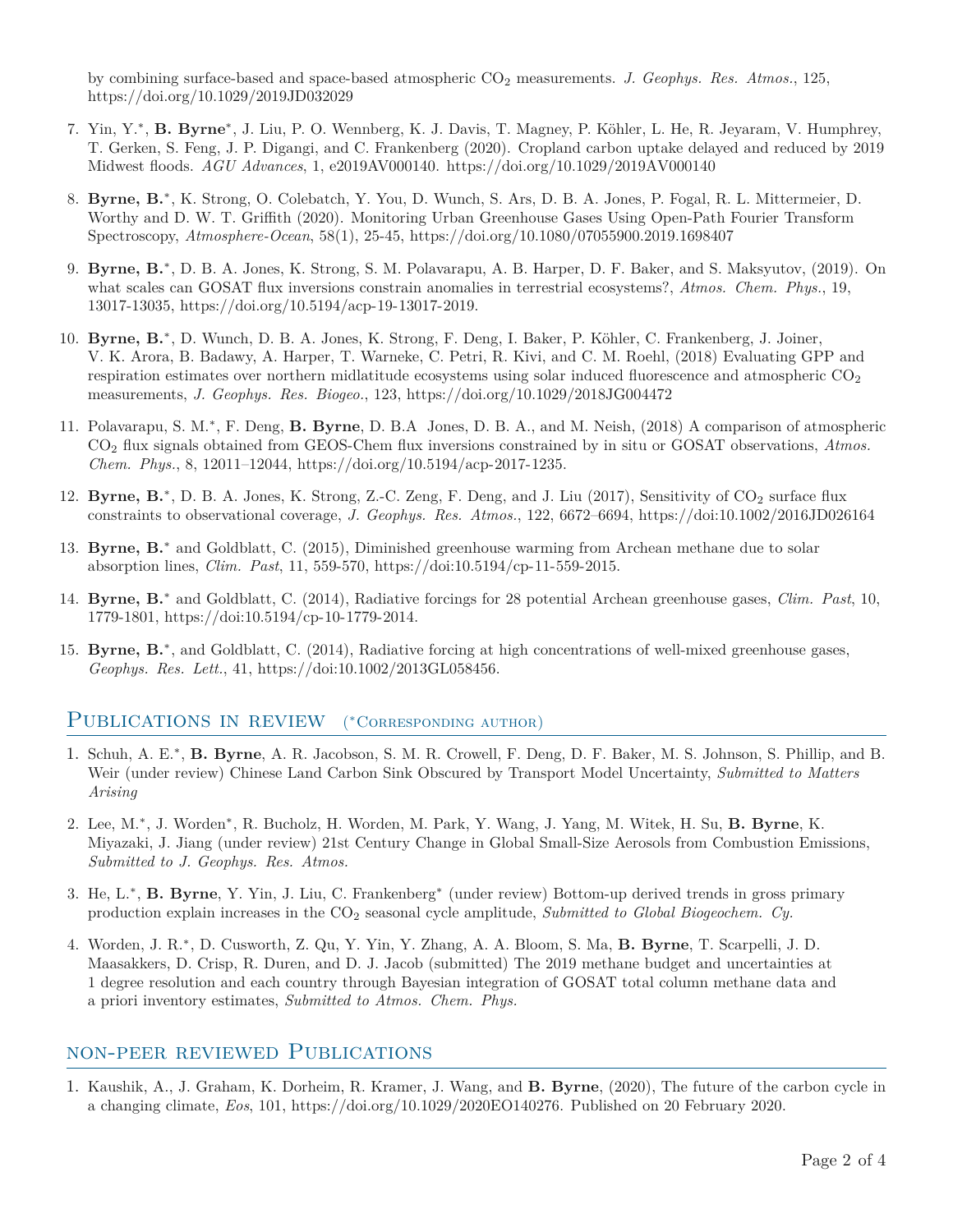## **FUNDING**

- 1. NASA OCO Science Team, title: Diagnosing and attributing Arctic-Boreal carbon fluxes using in situ and satellite CO<sup>2</sup> monitoring network. co–I, 2021-2024.
- 2. NASA OCO Science Team, title: Revealing the mystery of African carbon cycle, co-I: 2021–2024.

#### Selected conference presentations and invited seminars

- 2021 Orbiting Carbon Observatory Science Team Meeting
- 2021 International Workshop on Greenhouse Gas Measurements from Space
- 2021 GML Virtual Global Monitoring Annual Conference
- 2021 NOAA CCGG Modeling and Analysis meeting (invited seminar)
- 2020 American Geophysical Union Fall Meeting (invited)
- 2020 GML Virtual Global Monitoring Annual Conference (invited)
- 2020 European Geophysical Union General Assembly
- 2019 American Geophysical Union Fall Meeting
- 2019 Chapman Conference on Understanding Carbon Climate Feedbacks
- 2019 International Workshop on Greenhouse Gas Measurements from Space
- 2019 Arctic–Boreal Vulnerability Experiment Science Team Meeting
- 2019 Yuk Yung Lunch Seminar Series, California Institute of Technology (invited seminar)
- 2018 Orbiting Carbon Observatory Science Team Meeting
- 2018 International Workshop on Greenhouse Gas Measurements from Space
- 2018 Carbon Club Seminar Series, Jet Propulsion Laboratory (invited seminar)
- 2018 Canadian Meteorological and Oceanographic Society Congress
- 2017 American Geophysical Union Fall Meeting
- 2017 Connaught Summer Institute in Arctic Science (Outstanding Poster Award)
- 2016 American Geophysical Union Fall Meeting
- 2016 NOAA Global Monitoring Annual Conference
- 2015 Annual Joint NDACC-IRWG & TCCON Meeting
- 2015 International GEOS-Chem Meeting
- 2013 American Geophysical Union Fall Meeting

## **TEACHING**

#### **Teaching Assistant – Laboratory component**

University of Toronto

PHY 131 - Introduction to Physics I (Fall 2014, Fall 2017) PHY 132 - Introduction to Physics II (Winter 2015, Winter 2017)

University of Victoria EOS 110 - Ocean and Atmosphere (Fall 2013) EOS 314 - Descriptive Physical Oceanography (Summer 2012)

#### **Teaching Assistant – Grading**

University of Toronto PHY 454 - Continuum Mechanics (Winter 2016, Winter 2017, Winter 2018) ENV 237/238 - Physics of the Changing Environment (Winter 2018) PHY 492/1498 - Advanced Atmospheric Physics (Fall 2016)

University of Victoria EOS 360 - Atmospheric Sciences (Fall 2013)